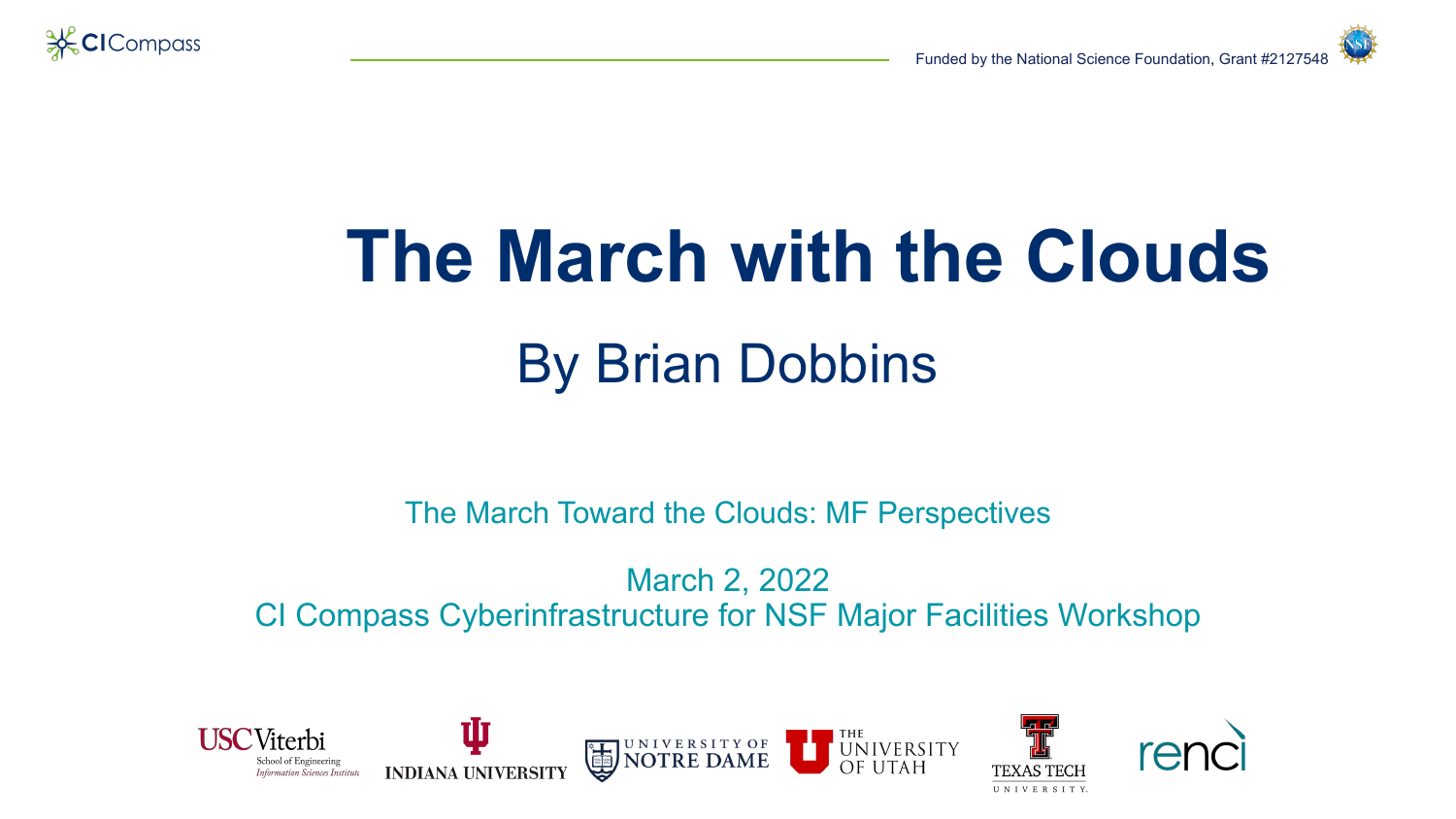



**March 1st, 2022** *Brian Dobbins CI4MF 2022*



This material is based upon work supported by the National Center for Atmospheric Research, which is a major facility sponsored by the National Science Foundation under Cooperative Agreement No. 1852977.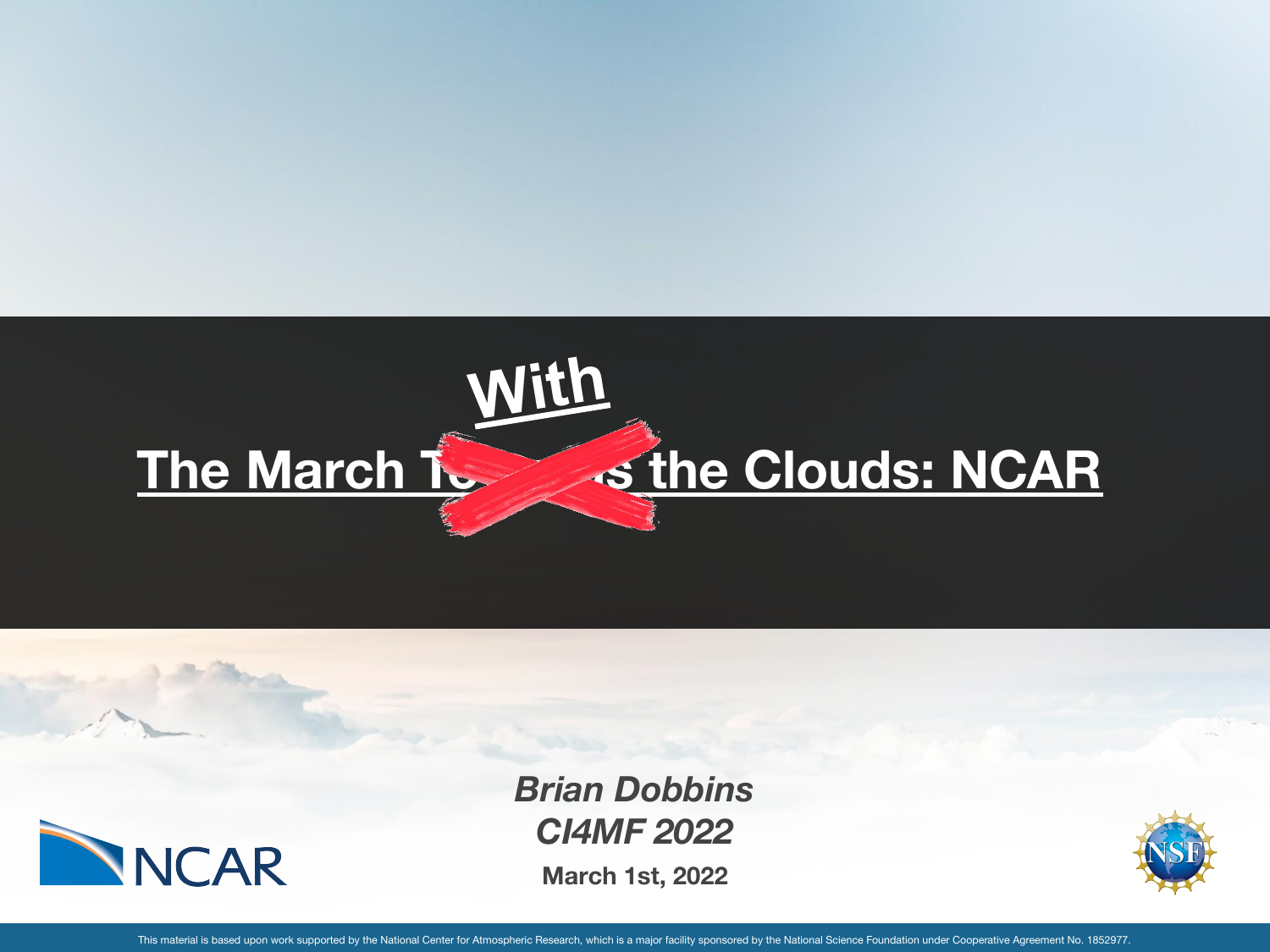## **The National Center for Atmospheric Research**



"Cheyenne"

- 5.34 PF
- 145K cores
- $~\sim$ 40PB

#### Supercomputers | | | | Open-Source Models



**CESM WRF** MPAS-A *+ others..*

Two of our key cyberinfrastructure focuses – a supercomputing facility, and *leading-edge, open-source, community models.*

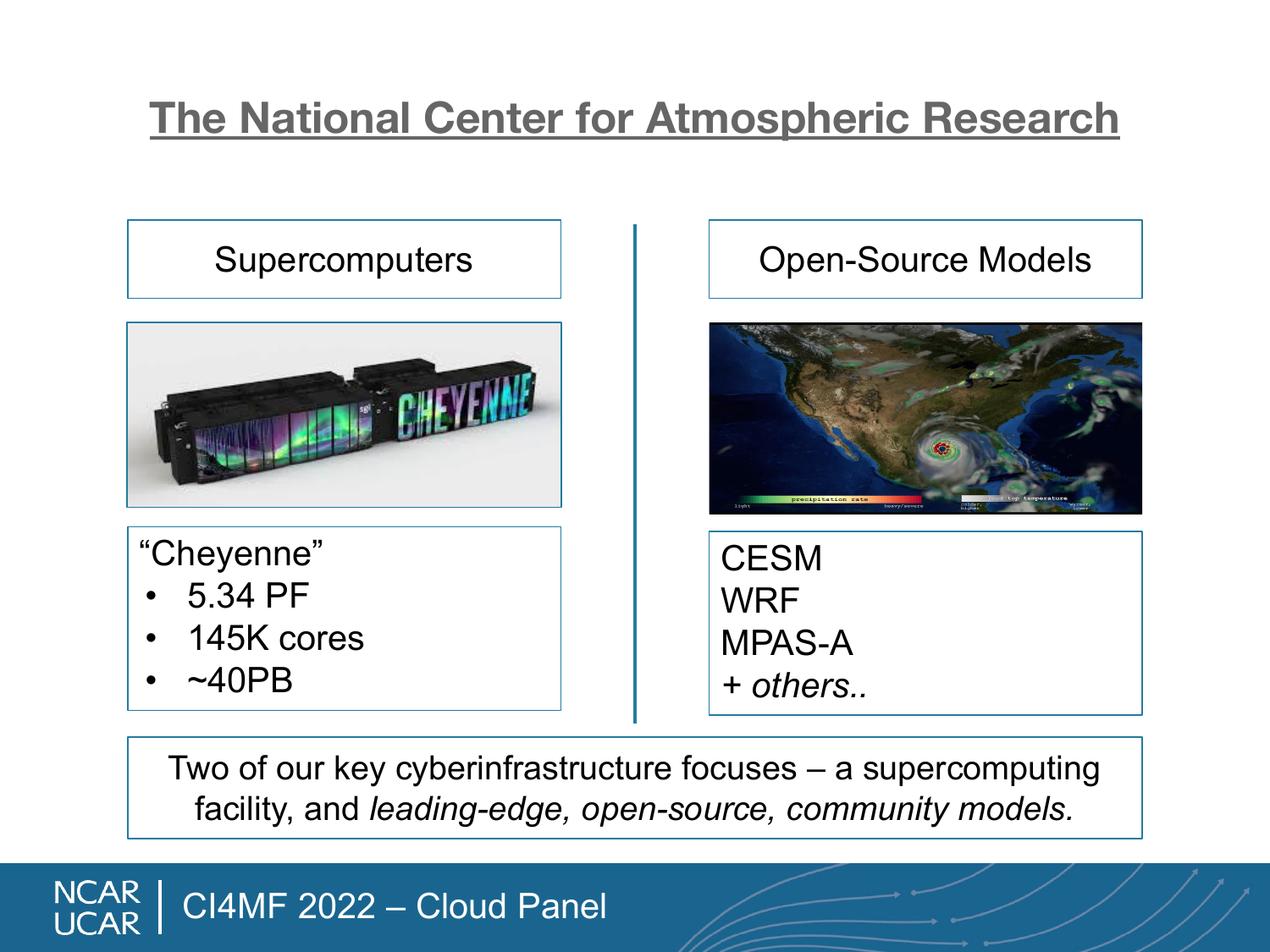#### **Cloud Cost Comparison**

| <b>On-Demand Cloud Pricing (2022)</b> |                |                  |                   |
|---------------------------------------|----------------|------------------|-------------------|
| <b>Node</b>                           | <b>AWS C5N</b> | <b>AWS HPC6a</b> | <b>Azure HBv3</b> |
| Price (per core-hour)                 | 0.11           | 0.03             | 0.03              |

| NCAR "Derecho" (2022) |              |  |
|-----------------------|--------------|--|
| Cost                  | $~535M-S40M$ |  |
| Power / Year          | ~51.25M      |  |
| Lifetime              | $~5$ years   |  |
| Cores                 | ~2320K       |  |

Derecho Cost (per core-hour): **~\$0.003**

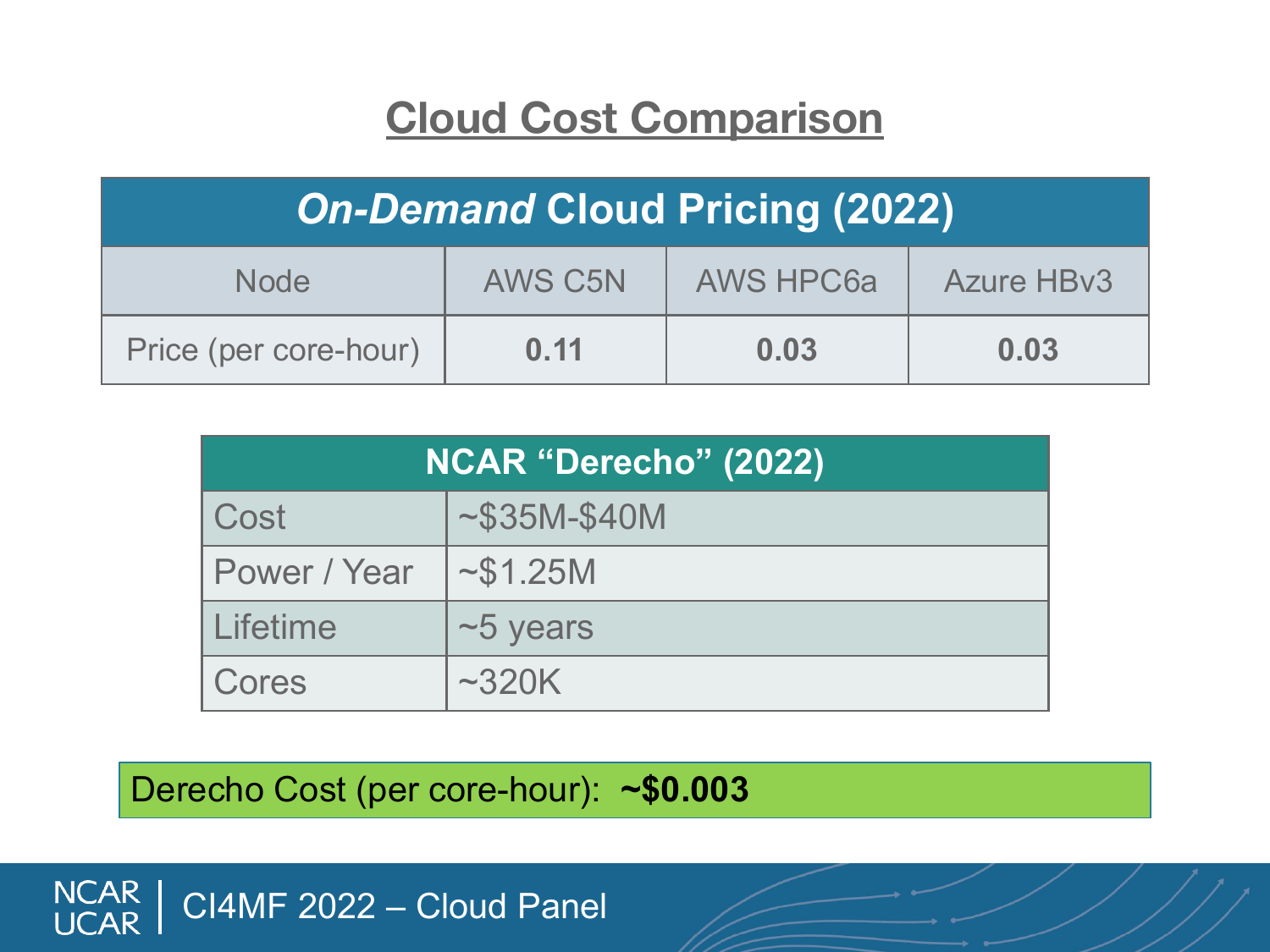#### **Supporting Users Communities via the Cloud**



Our facilities serve a *subset* of our users; cloud technologies enable the *rest* of that community *easy* access to *ready-to-use* modeling capabilities.

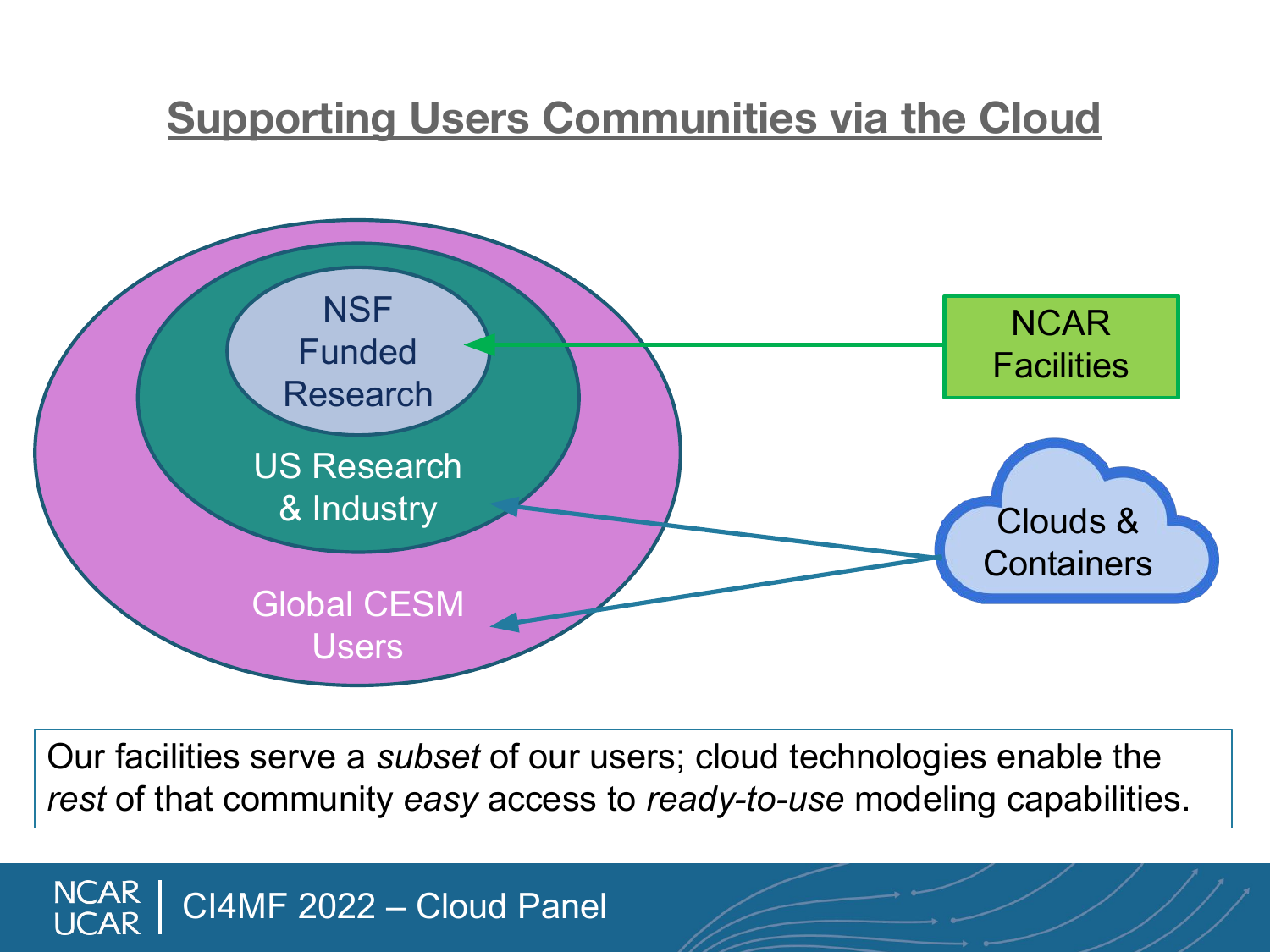### **Cloud & Container 'Platforms'**



The CESM Cloud API actually does *two* things:

- It handles the configuration and launching of cloud resources
- And *installs a preconfigured, ready-to-run CESM environment*

This full environment, or 'platform', is *standardized*:

- Enables easier training & educational materials
- Enables *shared scientific workflows*
- Improves support ('snowflake HPC systems')
- *• Containers* bring these benefits to owned (non-cloud) systems